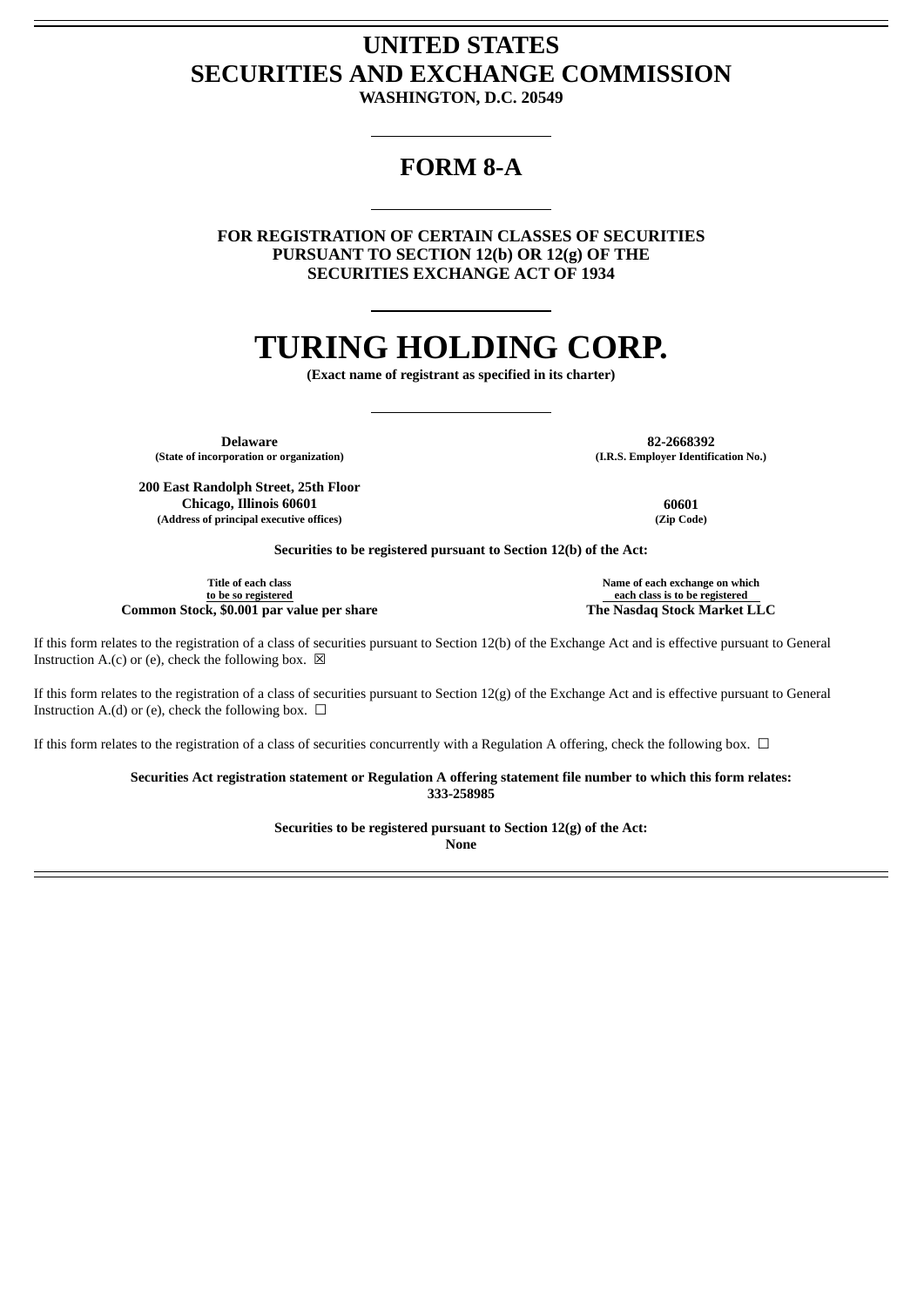#### **Item 1. Description of Registrant's Securities to be Registered**

The description of the common stock, \$0.001 par value per share, of Turing Holding Corp., as set forth under the caption "Description of Capital Stock" in the prospectus forming a part of the Registration Statement on Form S-1, as originally filed with the Securities and Exchange Commission (the "Commission") on August 20, 2021 (Registration No. 333-258985), including exhibits, and as may be subsequently amended from time to time (the "Registration Statement"), is hereby incorporated by reference. In addition, the above-referenced description included in any prospectus relating to the Registration Statement filed with the Commission pursuant to Rule 424(b) under the Securities Act of 1933, as amended, shall be deemed to be incorporated by reference herein.

#### **Item 2. Exhibits**

Pursuant to the Instructions as to Exhibits for Form 8-A, no exhibits are required to be filed, because no other securities of the Registrant are registered on The Nasdaq Stock Market LLC, and the securities registered hereby are not being registered pursuant to Section 12(g) of the Securities Exchange Act of 1934, as amended.